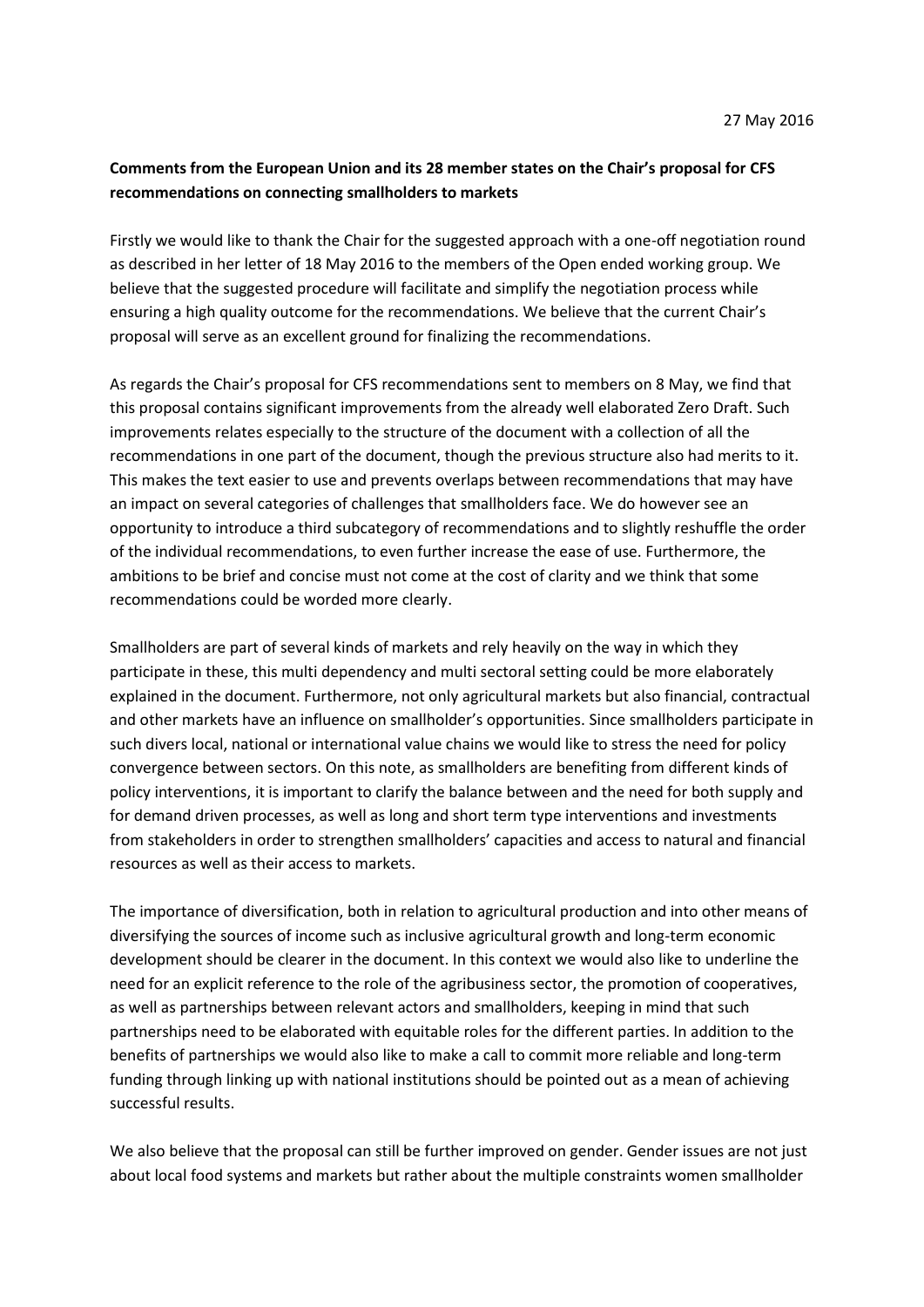farmers face beyond those of male farmers. You will find concrete proposals on this topic below.

Also on a general note, the authority of the document would benefit from including references to statements presented (e.g. on statements such as 70 % of the food is produced by smallholders), as well as references to good practices.

While looking forward to the upcoming one-off negotiation round, we would like to take this opportunity to provide some specific remarks to the text as well as to the recommendations set out in the Chair's proposal.

# *Introduction 1*

The definition of smallholders in the footnote should be aligned with previously agreed texts.

The portion of this paragraph that refers to the intentions of the recommendations as such could perhaps be moved to the introduction of the recommendations section of the document.

Regarding gender we suggest including a text about women smallholder farmers under this paragraph. The proposed text for this paragraph would read as follows:

> *Women smallholder farmers face multiple constraints, beyond those faced by male farmers, due to many reasons. These include: women smallholders are often not seen as productive farmers; they often are expected to provide unpaid work and bear a disproportionate burden of work within the family and the community; they have less access to markets, key assets, and inputs and are often excluded from decision-making. Women also remain largely invisible when it comes to monitoring, measurement and data collection. Effective actions must recognize the multiple roles of women smallholder farmers and often include specific gender targeting.*

Hence we propose to delete the last sentence of paragraph 2.

# *Introduction 2*

We welcome the suggested wording of this paragraph and think that this wider context could also be reflected in the heading of the paragraph, making reference also to national and regional food systems, in addition to local systems. Furthermore, we would like to see the introduction also highlighting the need for investments in local food systems. This should include ways for smallholder production to achieve better productivity and minimize the cost of participating in a market (transaction costs).

# *Introduction 3*

We welcome this section and would like to reiterate the benefits small-scale farmers may have from international markets that function under a rules-based, non-discriminatory and equitable trading system. Also, improving quality management may be a determinant for market access and enhance small-scale farmers' capacity to participate in different market settings.

#### *Introduction 4*

Smallholders' markets have important role in providing fresh and healthy food for the population of the area where they operate. Assisting these markets to better perform this role is of great importance.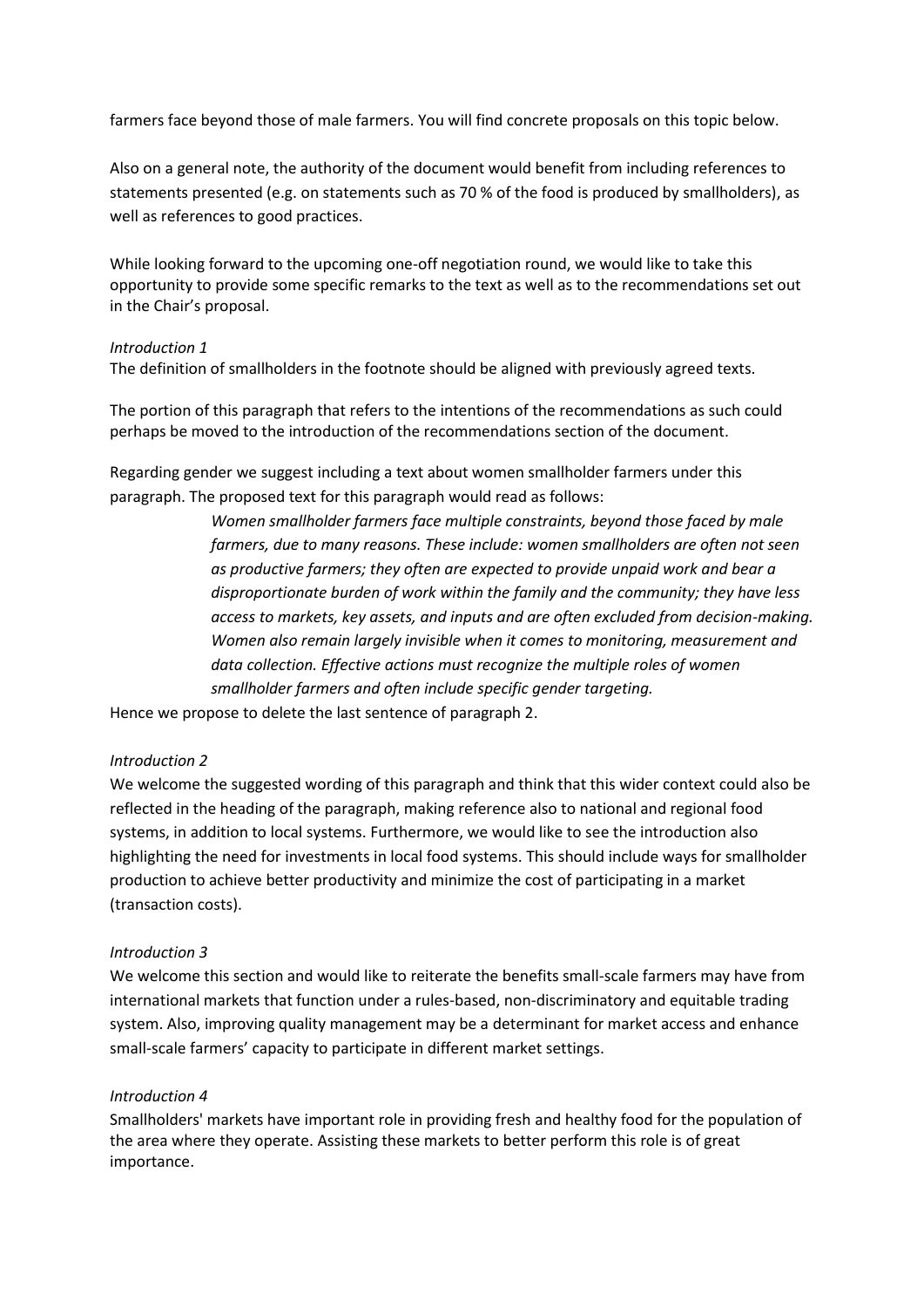Some of the aspects brought forward in this paragraph may also be addressed through investments in the infrastructure that allows for physical movements from a food surplus area to a deficit area, as well as removal of market distortions and dissemination of information on market demands are measures which enhance the benefits that smallholders can derive from markets. Furthermore, many issues are of importance for addressing nutrition, including on health, such as water and sanitation, care and feeding practices, nutritional education, food safety that are listed in the paragraph should also be considered for the recommendations.

We think that the text would be easier to understand if it is spelled out, in addition to the proposed wording, that *Implementing policies not only targeting the economic side of smallholder family farming but also the social dimension of farming (including the provision of public goods and social protection issues) can have a positive impact on food security and nutrition of smallholders. Furthermore, the development of diversified production system can improve smallholders' capacity to participate in markets while improving their nutritional status*.

Separating the two different matters dealt with in this paragraph would also improve clarity.

### *Introduction 5*

We think it would be useful to mention the importance of involving farmers and their organizations in the development of contractual arrangements.

### *Introduction 6*

To better reflect the essence of this paragraph, we suggest it be reworded to *Policy interventions for an enabling environment that supports smallholders' transition*.

To be in line with other CFS products (specifically CFS FFA), we suggest we include that this is especially true for women and girls at the end of the paragraph, should the paragraph be maintained.

#### *Recommendations*

As already stated, we are of the opinion that the concept of a single compilation of recommendations, as is the case with the Chair's proposal, is a highly appropriate and useful format.:

> 1. Promote information and functioning of relevant markets and improve linkages by including recommendations i; ii; iii; v; viii

2. Promote the implementation of regulatory frameworks that: including recommendations iv; vi; vii; ix; x; xiii; xv

3. Build smallholders capacity to engage in all markets, taking into consideration gender and age-specific capacity needs, by including recommendations xi, xii, xiv; xvi; xvii; xviii; xix

i.) We welcome the ambitions set out in this recommendation to collate better data for the purpose of better understanding smallholder's access to *informal* markets. In this context we should try to avoid duplication of work and make use of the initiatives on agricultural statistics foreseen for the Sustainable Development Goals.

ii.) This is a useful and important point and we would like to see some valuable tools for this, such as ICT and applied market information systems, be mentioned explicitly.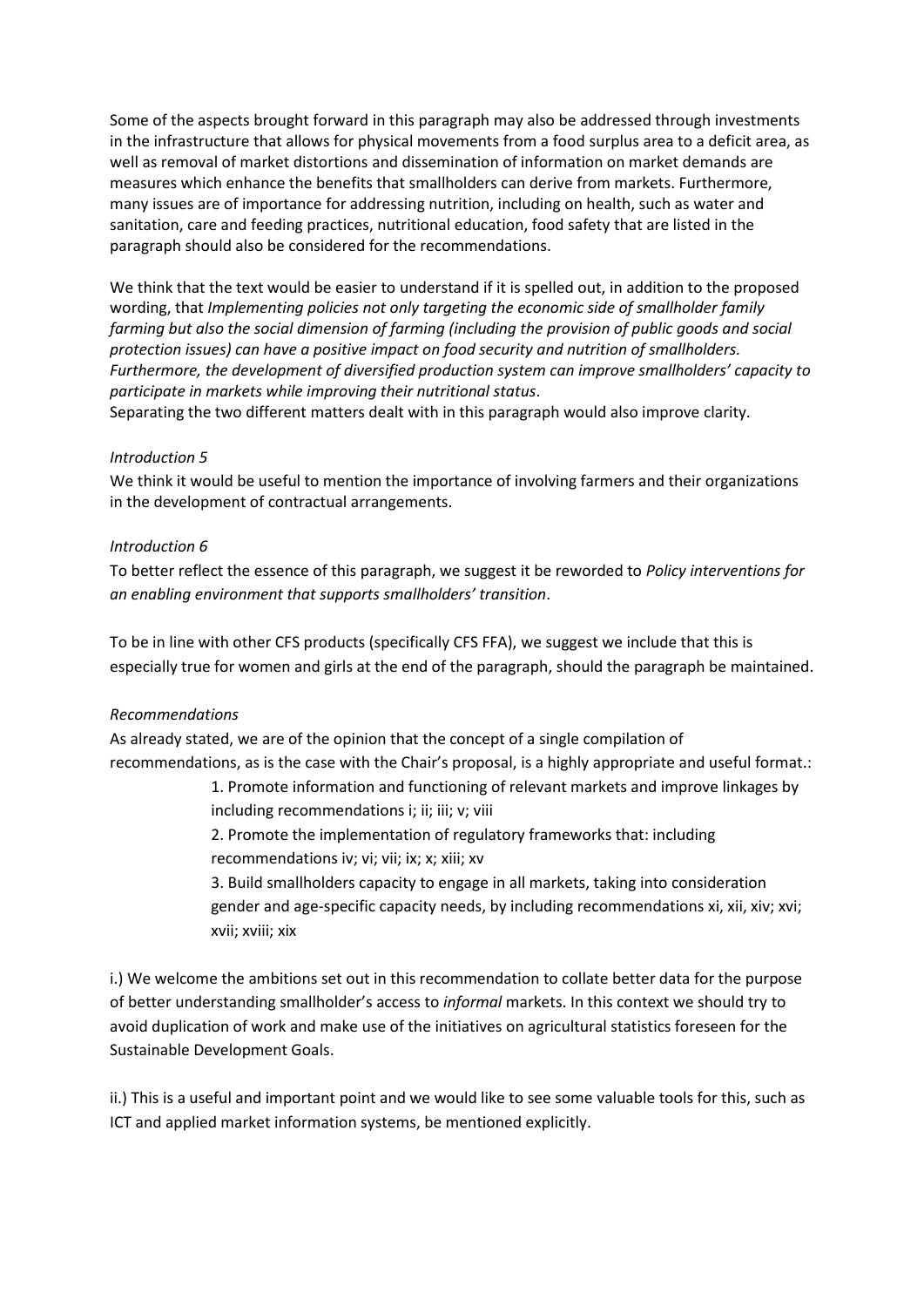iii.) This recommendation could be more ambitious, including not only identifying opportunities, but enabling smallholders to meeting demands.

v.) We underline the importance of strengthening support to local markets in terms of storage and processing facilities, but believe that there is also a great lack of investments in infrastructure such as feeder roads and irrigation systems.

vi.) Cooperatives and inter-professional associations are examples of partnerships that can empower smallholders throughout the value chain. Partnerships that allows for the agribusiness sector to invest in value addition, technology transfer, processing, storage, marketing and trade that should be encouraged since they will increase smallholder long-term opportunities. Partnerships between smallholders and other actors should benefit both parties, but it is crucial to clearly define such partnerships and particularly how to work with the agribusiness sector, keeping in mind that such partnerships need to be elaborated with equitable roles for the different parties.

vii.) We would prefer if this recommendation would encourage also other local actors to initiate such activities, and not restrict the initiative to authorities as such, for instance local farmers' organizations could play that role.

viii.) This sentence could be improved language wise, to make it easier to understand.

ix.) This sentence would benefit from a rewording to make it more comprehensible. In redrafting, we would encourage including a reference to gender targeted interventions.

x.) In addition to products with specific quality characteristics, also products of a certain geographic origin as well as organic products are examples of how to preserve traditional food systems, offer higher economic added value and improve diets.

xi.) We strongly believe that this recommendation lacks the mentioning of the importance of functional financial mechanisms and investments in infrastructure, for example transportation and feeder roads as well as irrigation.

xii. We suggest mentioning, in this recommendation, risk management and administrative simplification. A revised sentence could then read: Empowering smallholders, especially women and young smallholders, by strengthening their access to and control over productive assets and resources, income and employment opportunities, and by facilitating the provision of extension, financial, risk management and business development services and simplifying administrative.

xiv.) Also investing in capacity building, in addition to production technologies, is important when trying to mitigate the impact of risks and shocks in agricultural income. In order to clarify the link between rural employment diversification and the mitigation of the impact of food price volatility we suggest some clarifications. One wording could be: *Investing in production and capacity building to increase smallholder productivity and promoting diversification of production systems that insures smallholders' incomes against food price volatility and mitigates the impacts of risks and shocks in agricultural income.* Addressing rural employment in a separate sentence would further clarify this paragraph, such a sentence could read: *Furthermore, in some cases promoting labor intensive production system and rural employment can also be a tool for ensuring decent job opportunities and meeting demographic challenges.*